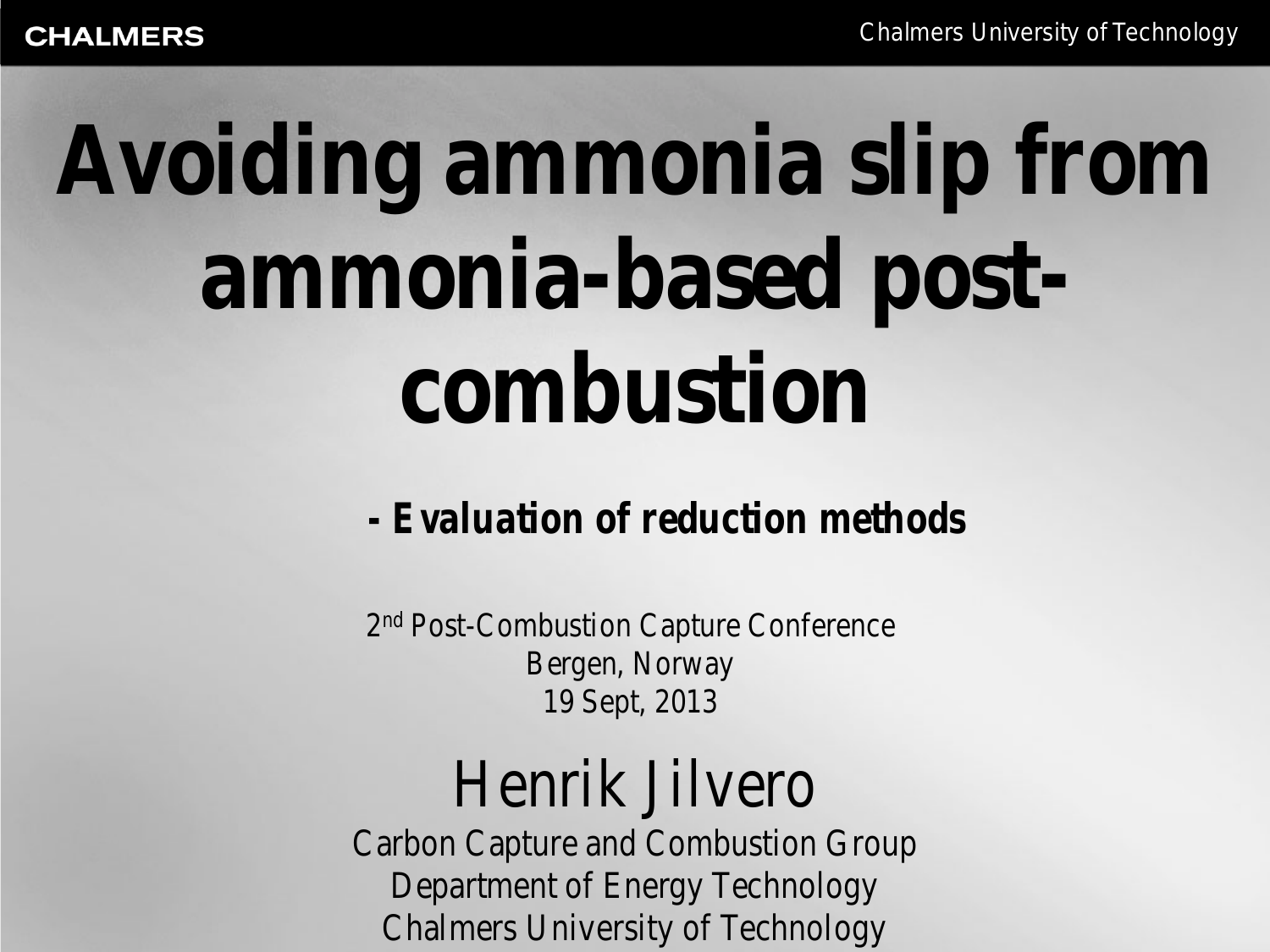## Reduce ammonia slip

- Respiratory system disease (PM2.5)
- Eye/Skin/Throat irritation

#### **HEALTH ENVIRONMENT**

- **Eutropification**
- Soil acidification
- **Fertilization**
- Smog

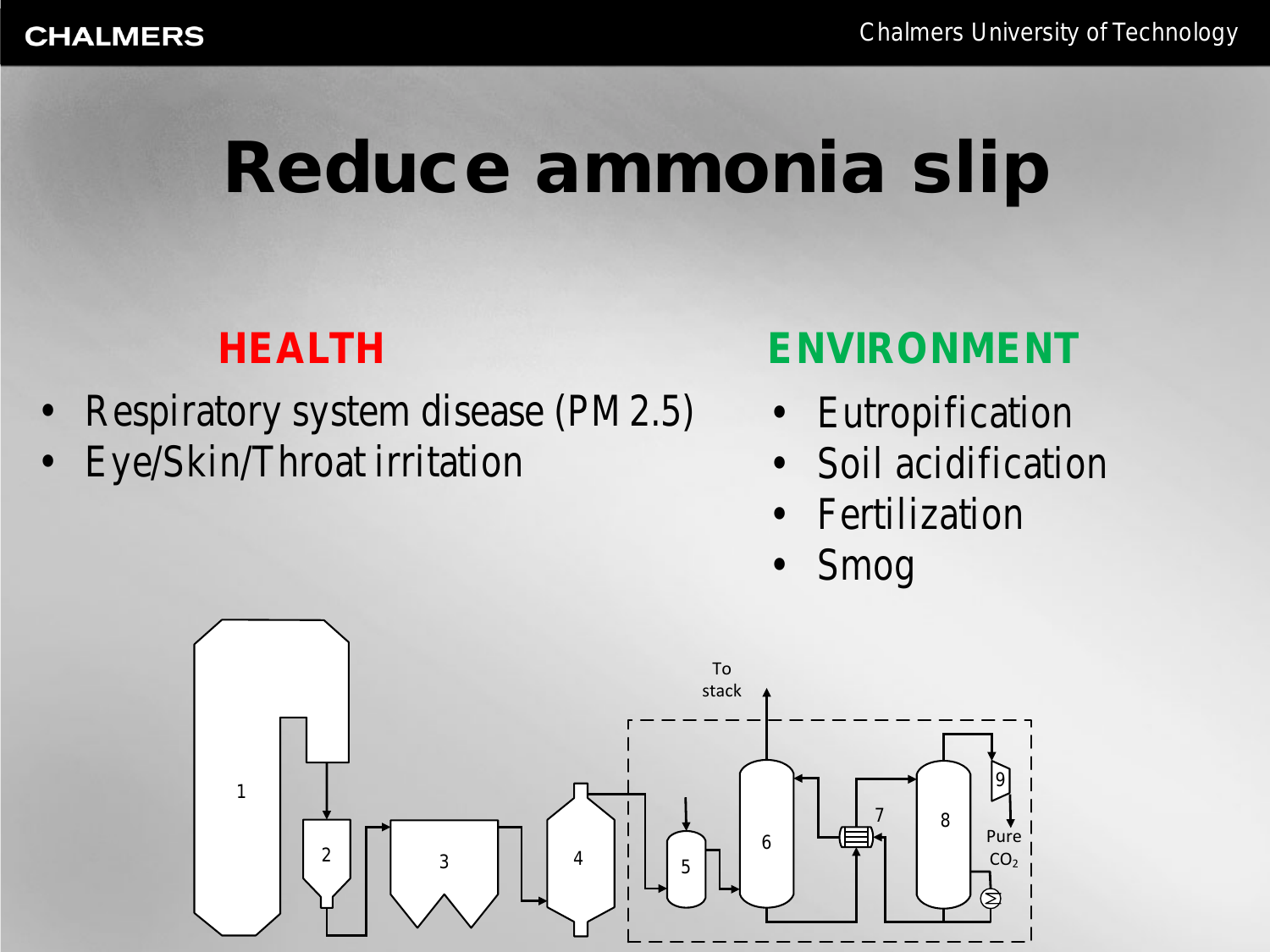#### Ammonia concentrations

5000-500 ppm Prolonged exposure can lead to death

150-50 ppm Eye/Skin/Throat irritation

50-5 ppm Odor detection

25 ppm Recommended 8-hour exposure limit

7 ppm Recommended long-term exposure limit

300 ppb Recommended exposure limit urban areas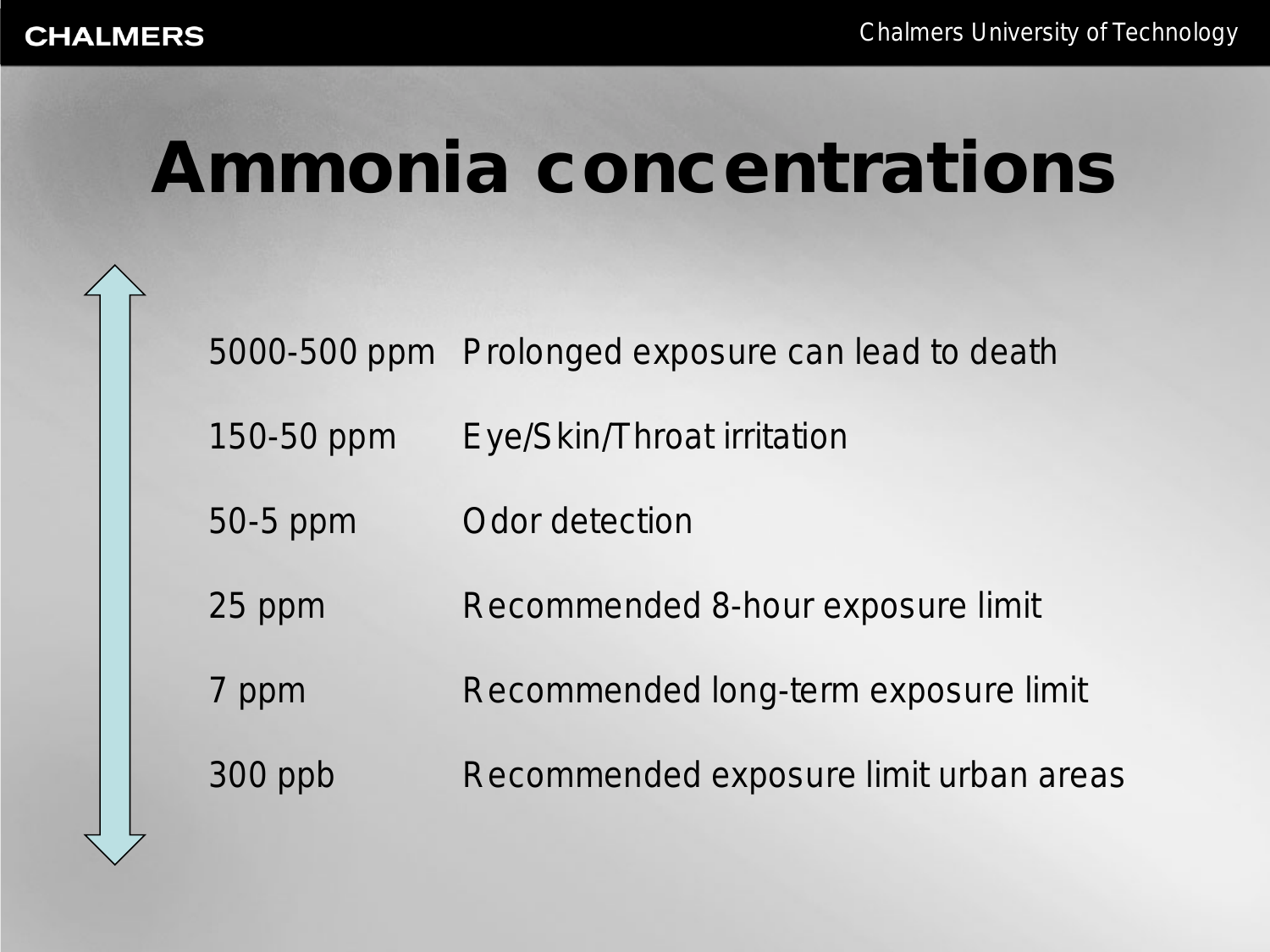### Equilibrium partial pressure

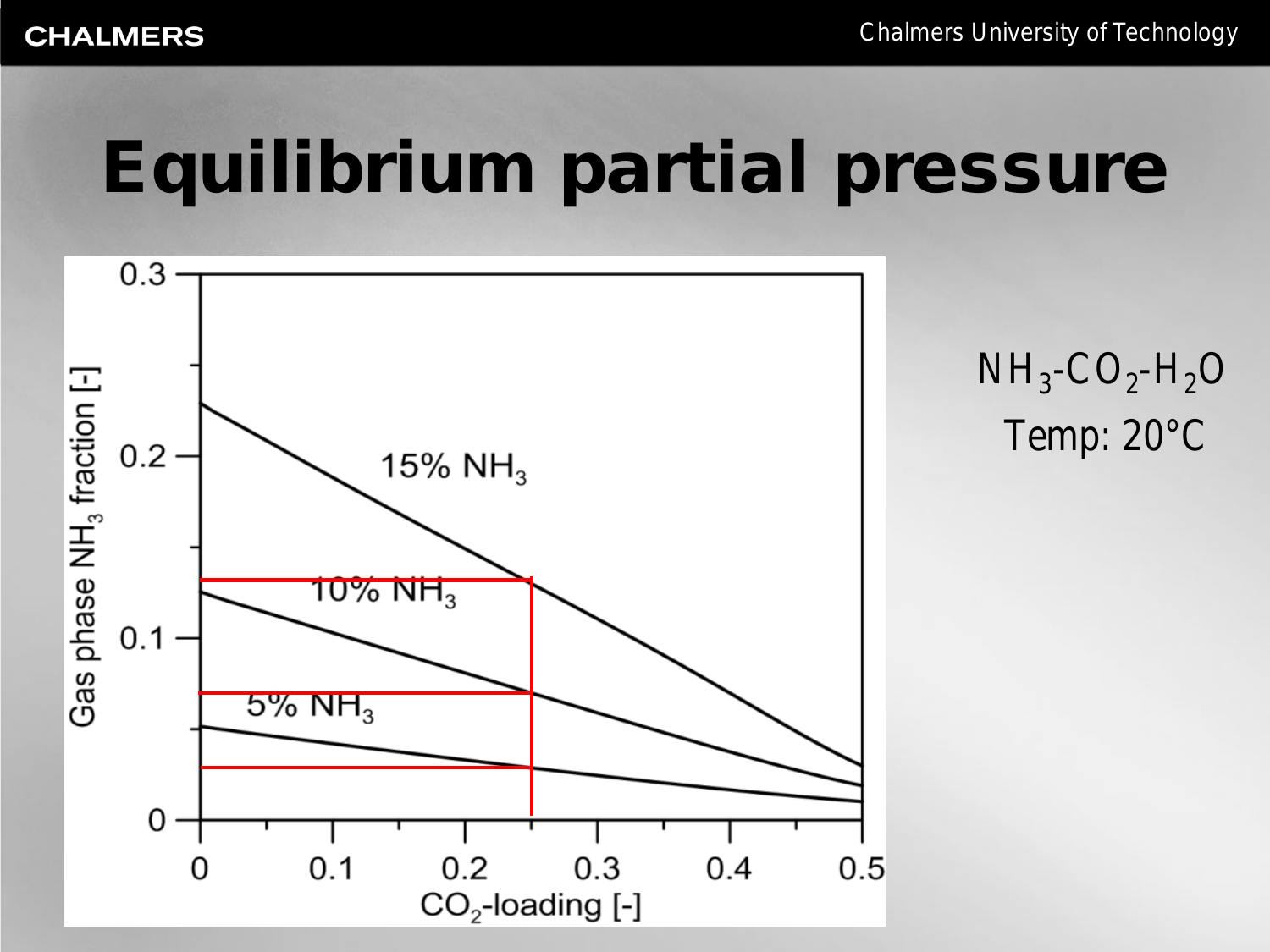# Reduction Methods

| <b>Method</b>          | <b>Type</b>            |
|------------------------|------------------------|
| <b>Steam stripping</b> | Secondary/Regenerative |
| Cooled absorption      | Primary                |
| Staged absorption      | Primary                |
| Acid wash              | Secondary/Destructive  |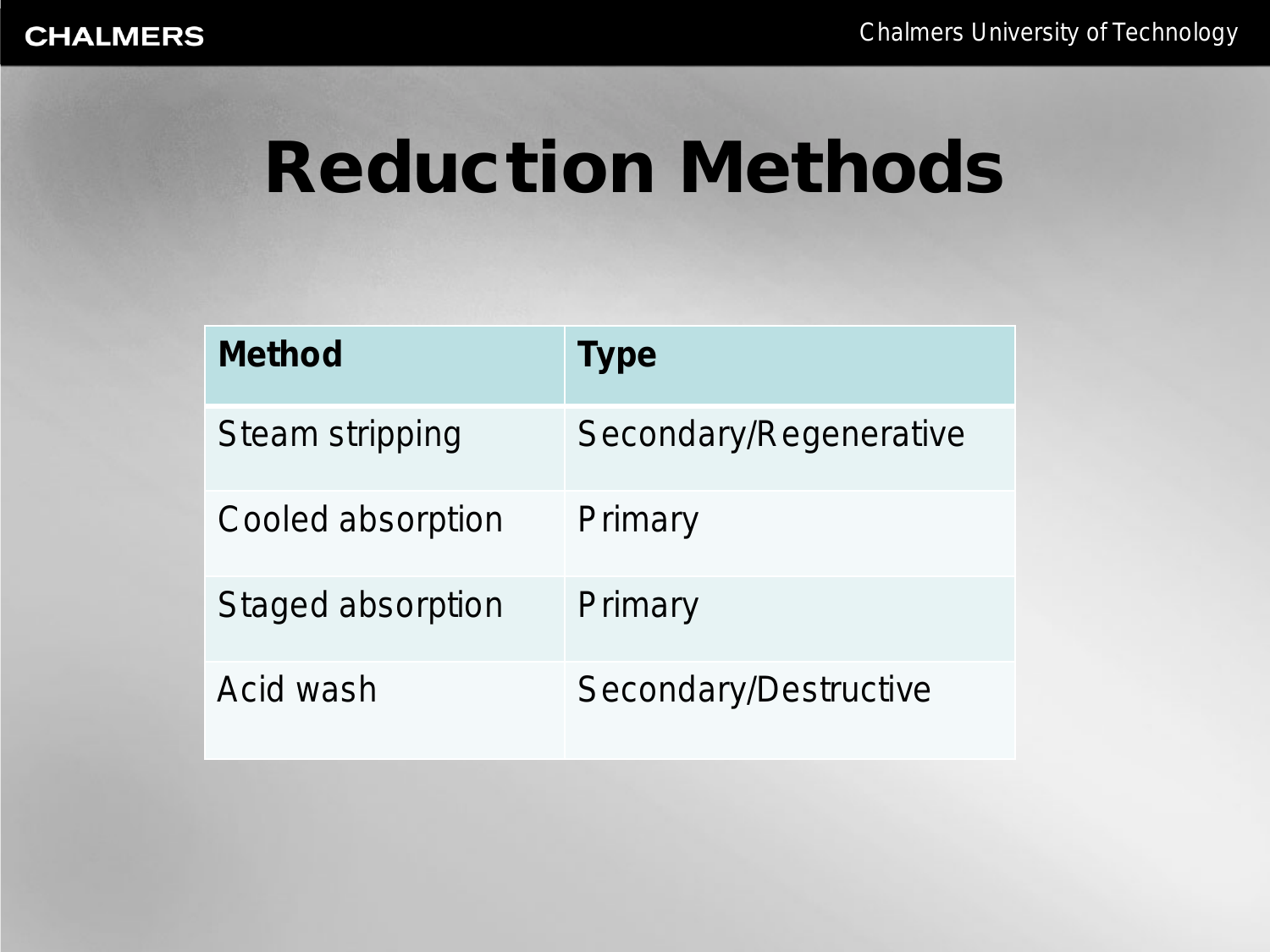# Steam stripping

Beneficial for high  $CO<sub>2</sub>$  conc.

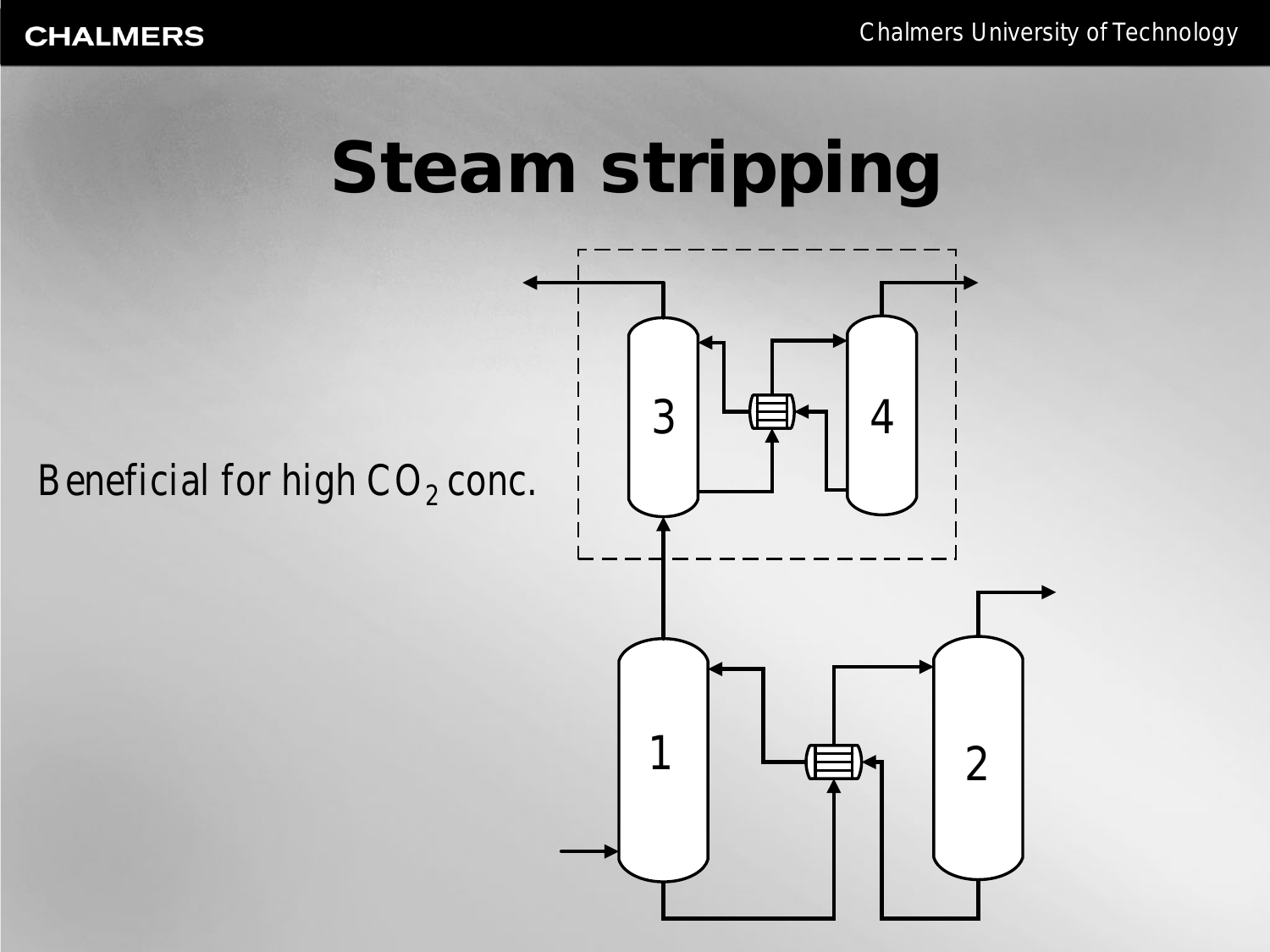#### Steam stripping

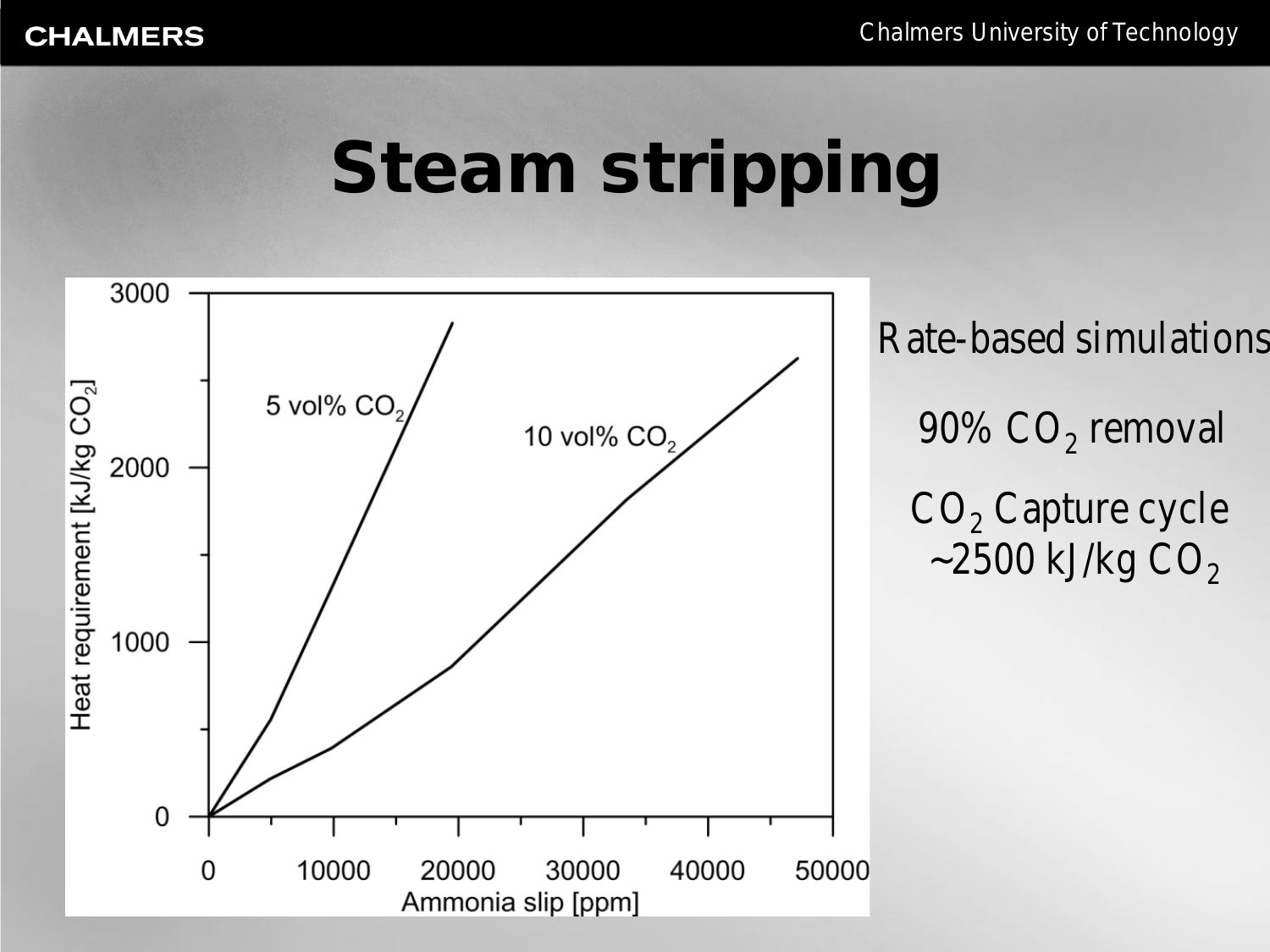#### Cooled absorption

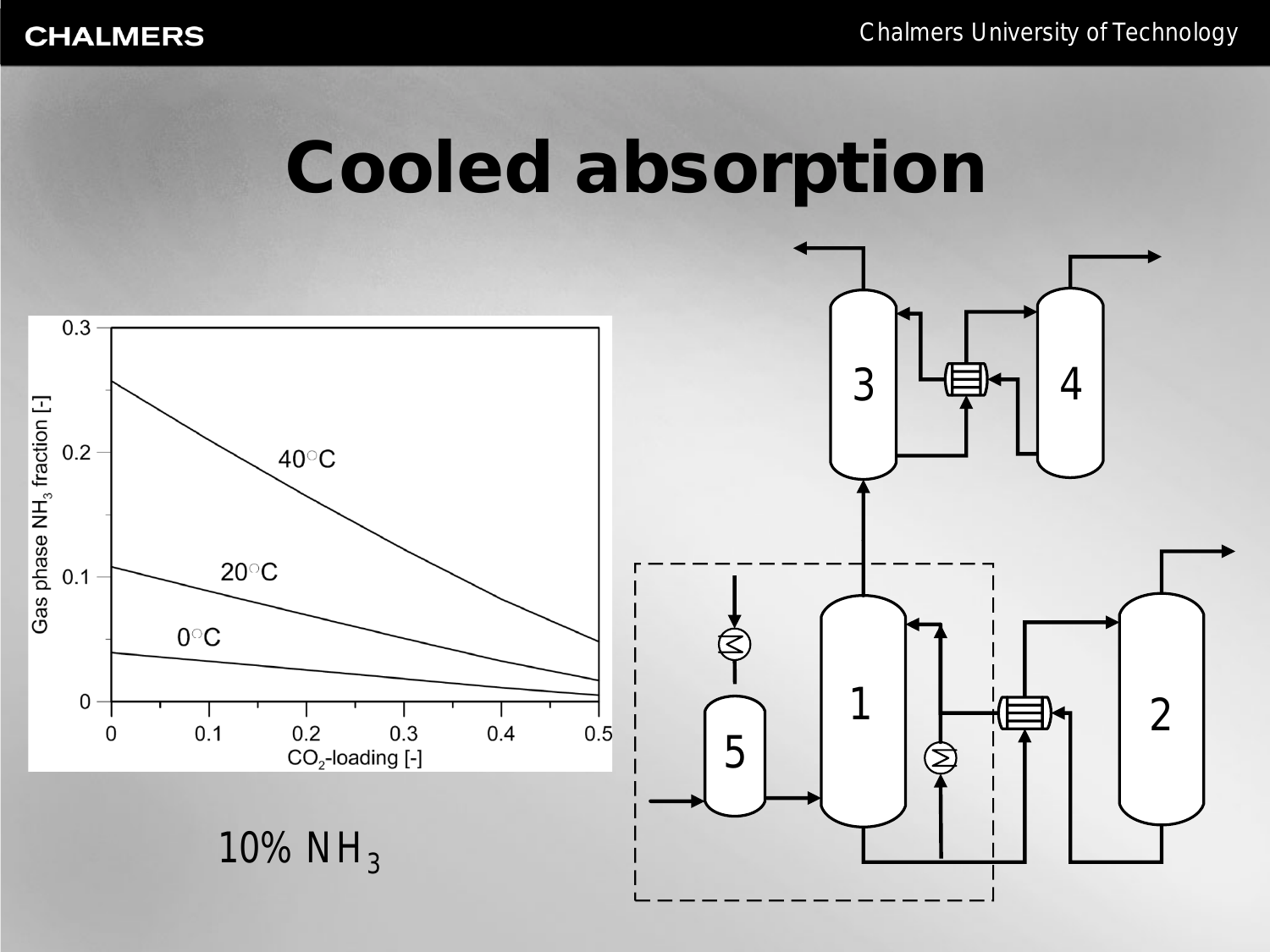#### Staged absorption

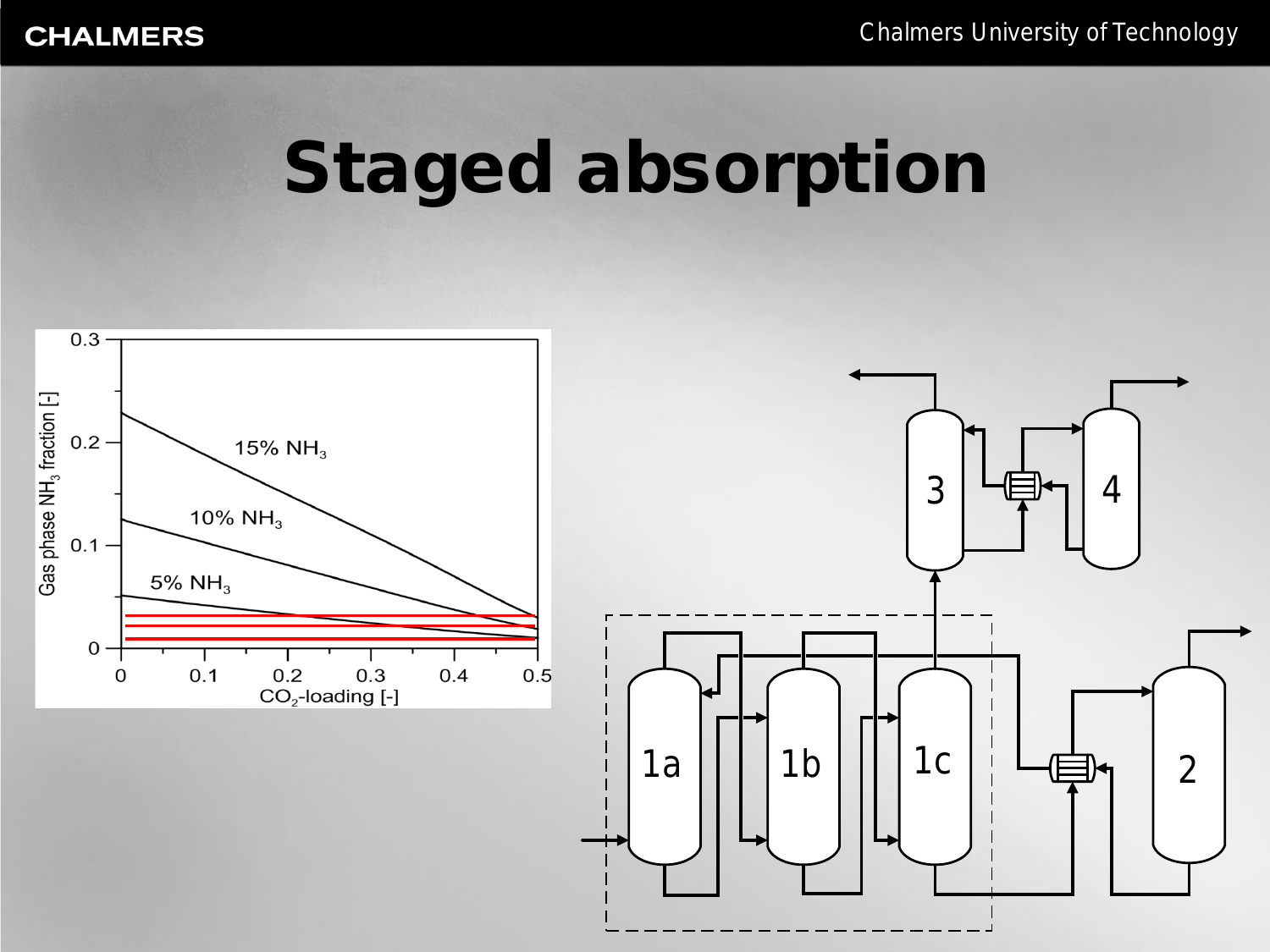# Staged absorption

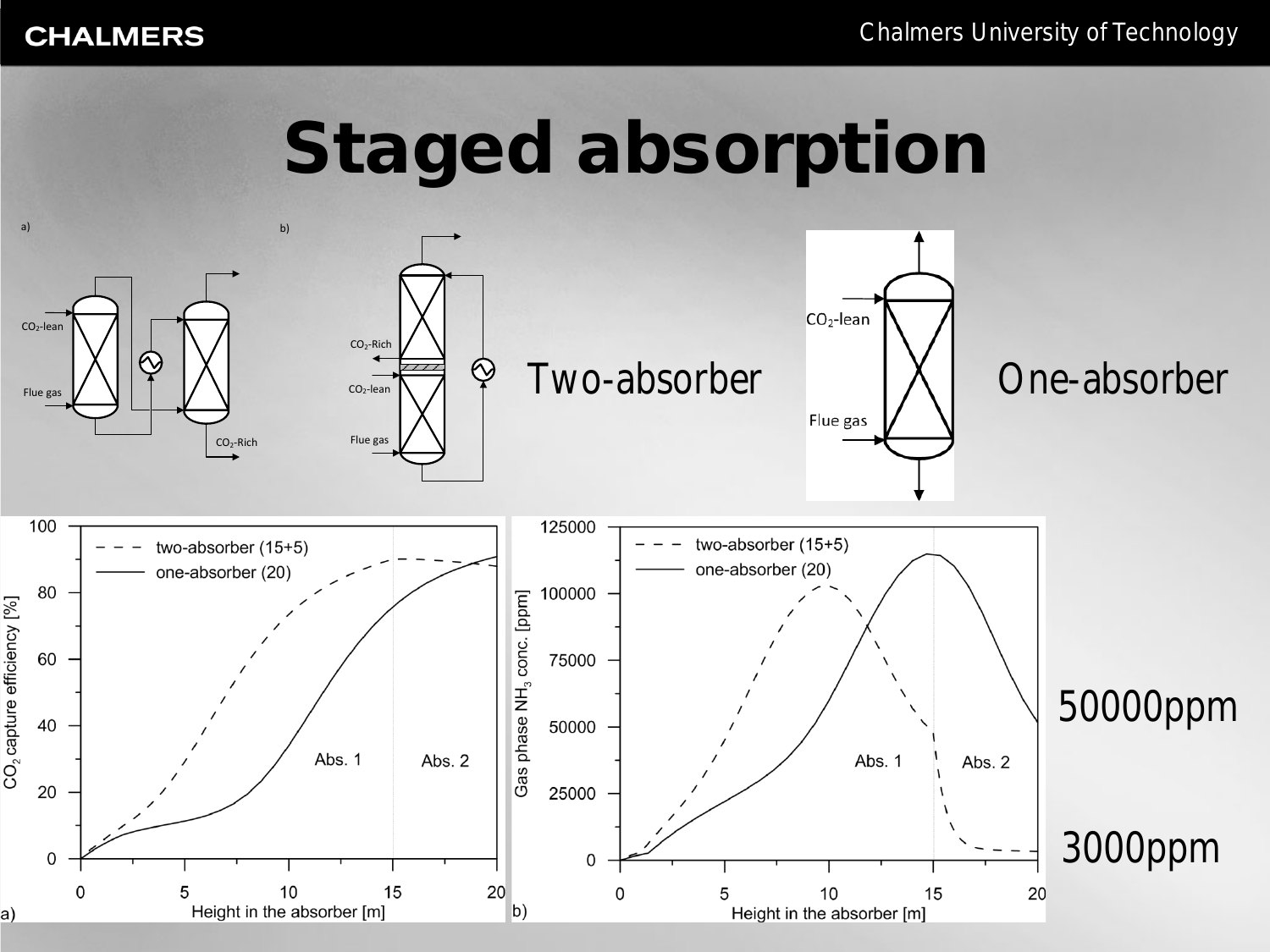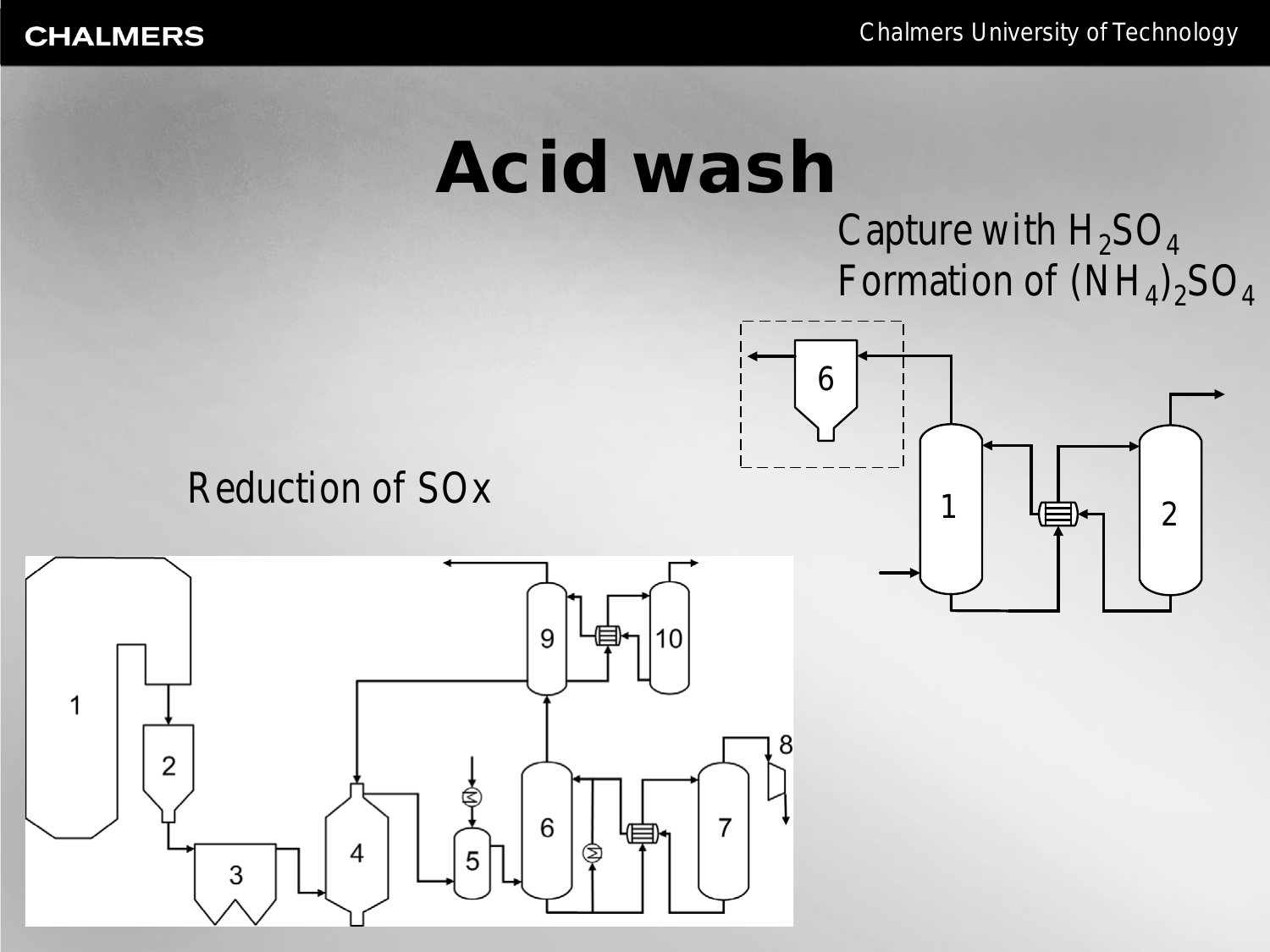# Summary

| <b>Reduction method</b> | Ammonia<br>reduction<br>potential | <b>Advantage</b>     | <b>Disadvantage</b>          |
|-------------------------|-----------------------------------|----------------------|------------------------------|
| <b>Steam stripping</b>  | $~100\%$                          | <b>Full recovery</b> | Heat req.<br>Low $CO2$ conc. |
| Cooled absorption       | $\sim 60 - 70\%$                  | Low cost             | Chilling req.                |
| Staged absorption       | $~1.80\%$                         | High impact          | Absorber height              |
| Acid wash               | $~100\%$                          | <b>Byproduct</b>     | Ammonia<br>destruction       |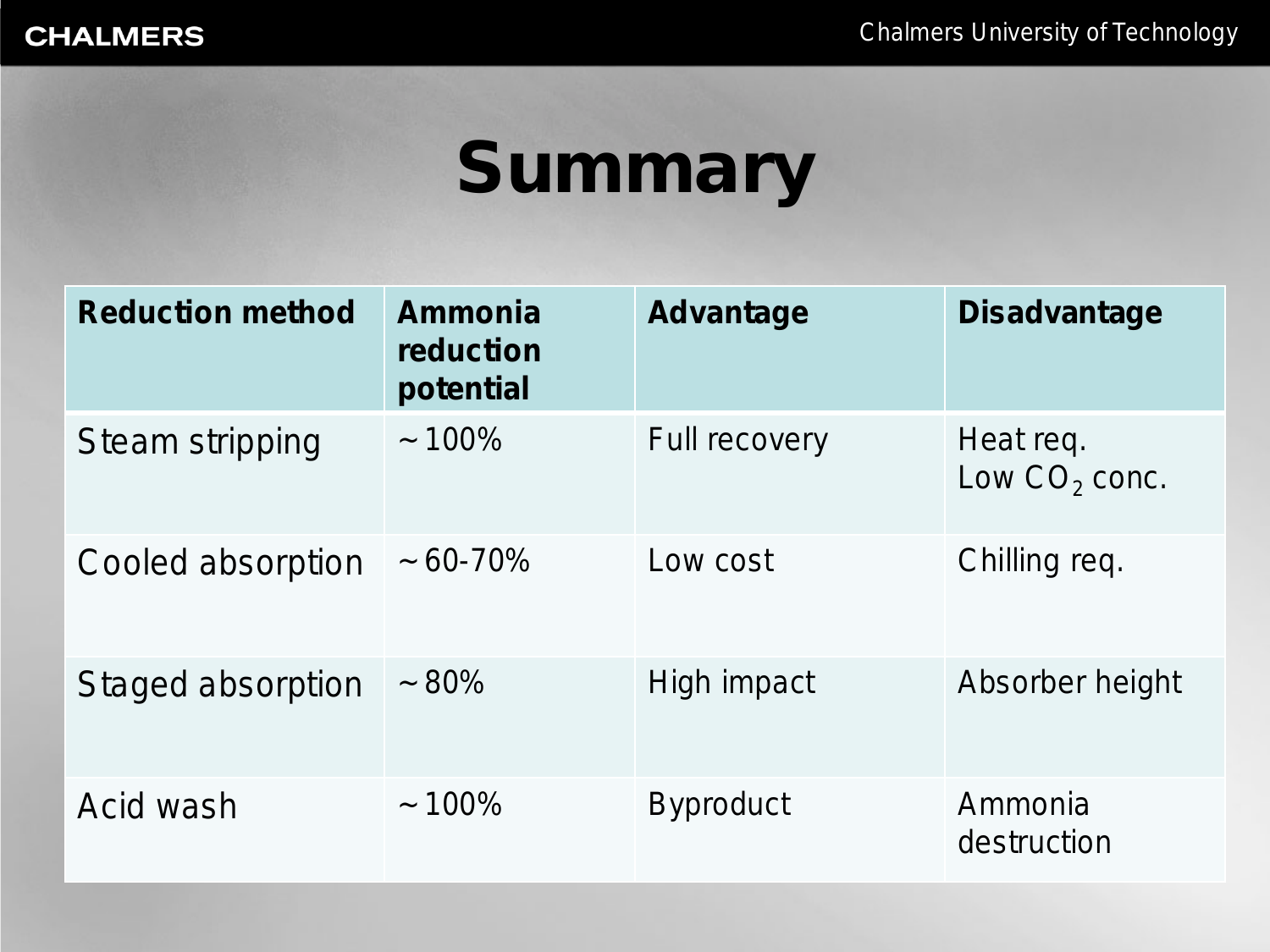#### Summary

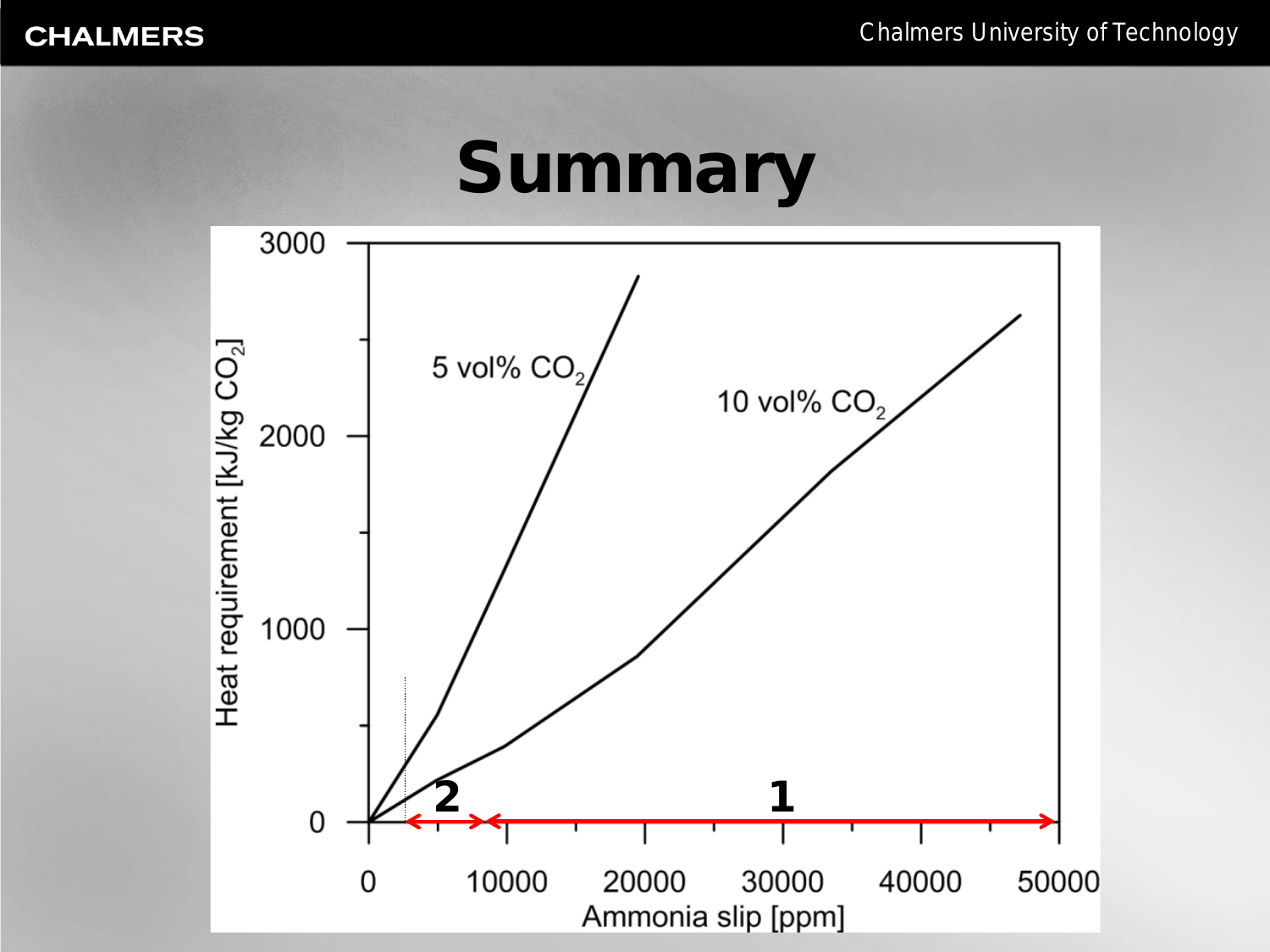## Conclusion

- Slip is an important design aspect of the absorber
- Trade-off between capture efficiency, ammonia slip and absorber height
- Cost of destructive/regenerative methods?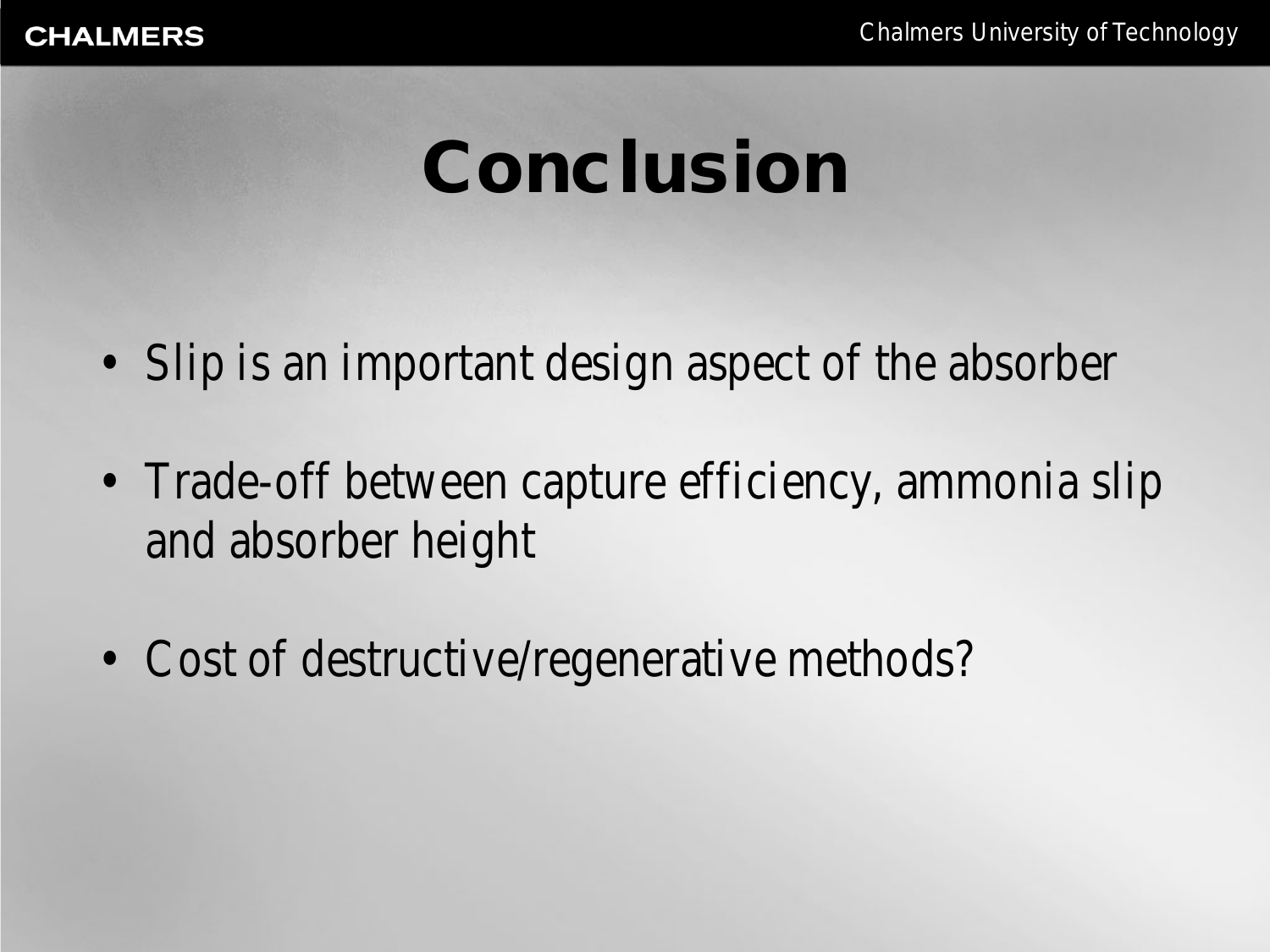# Thank you!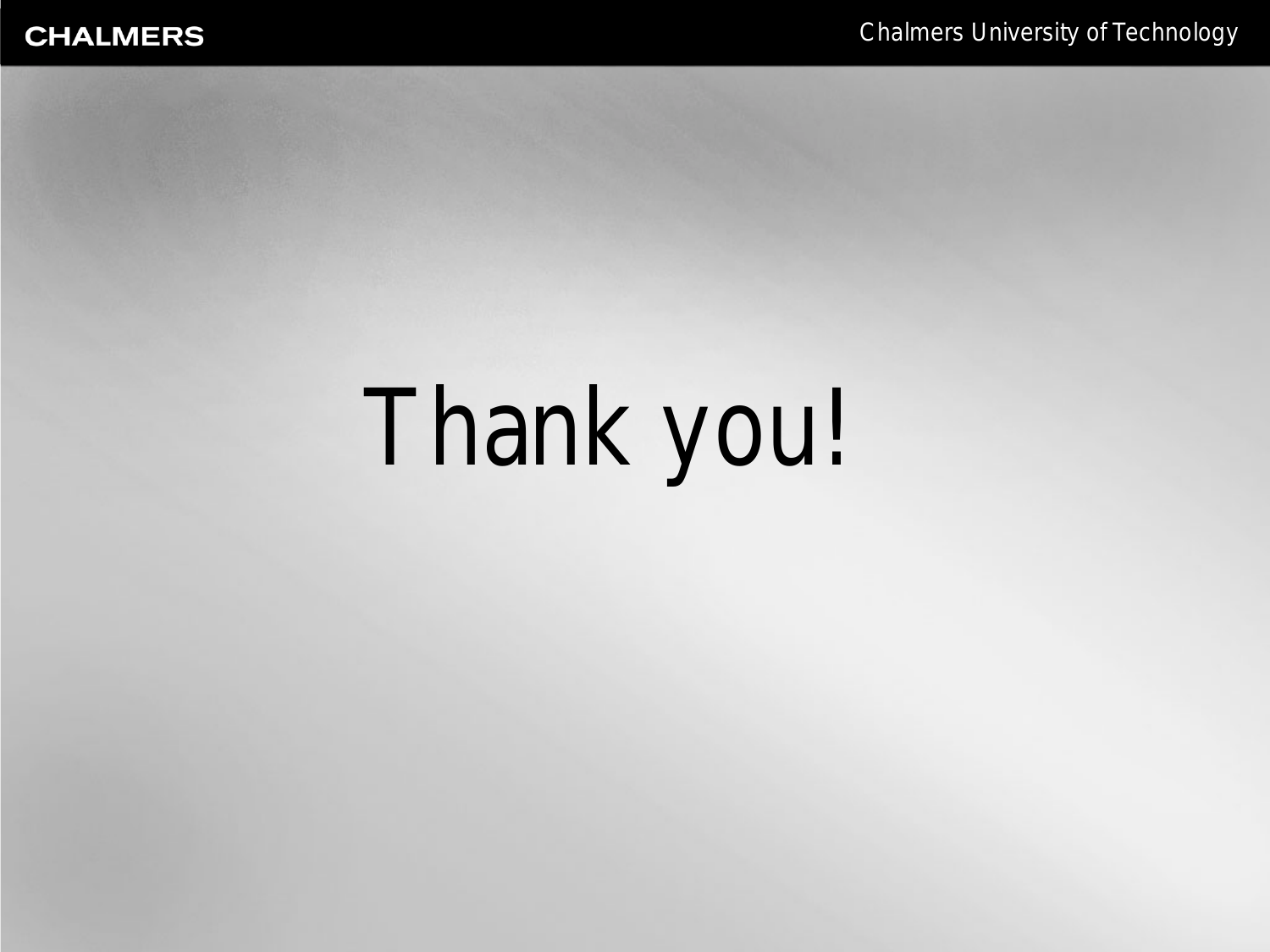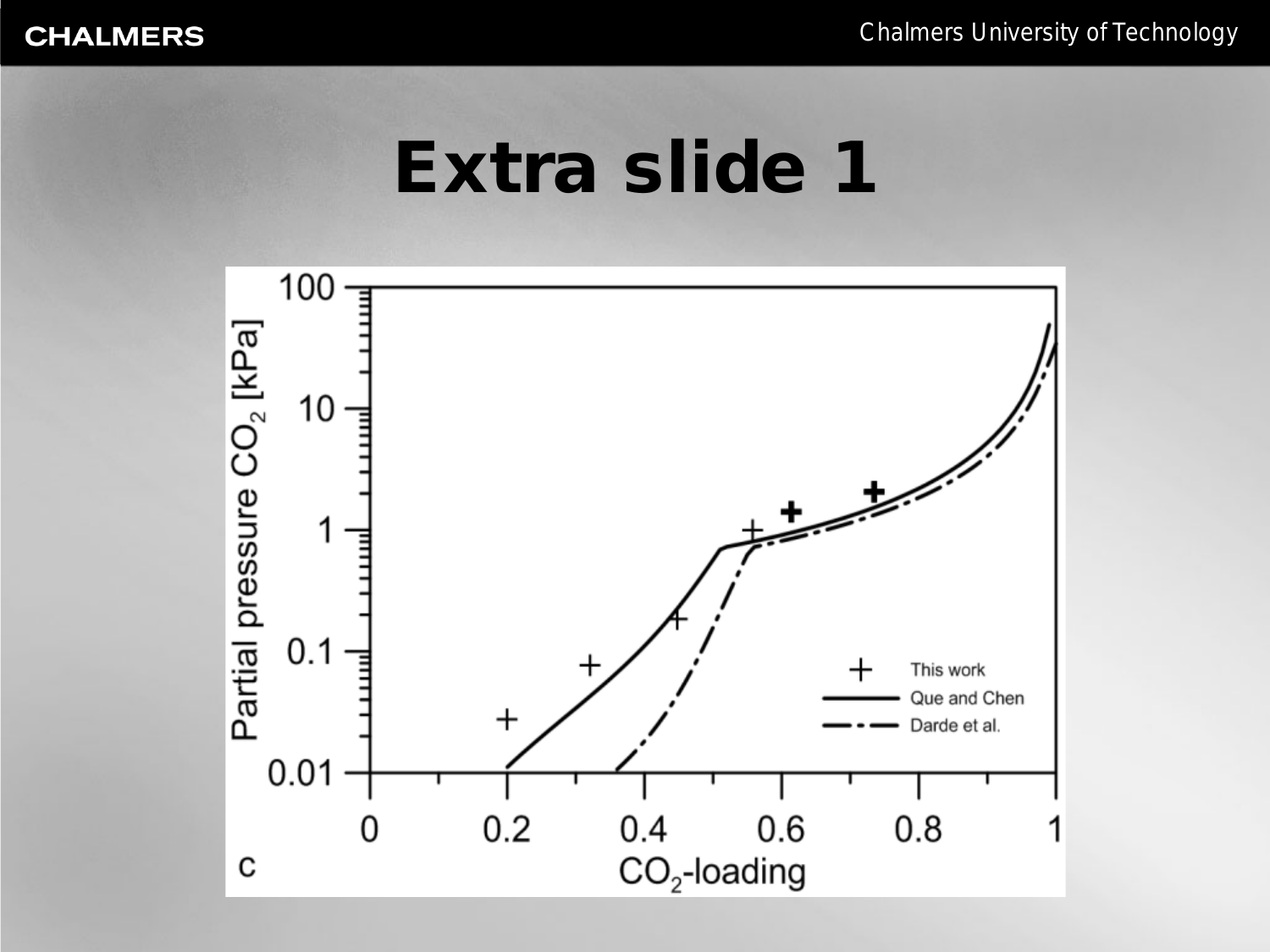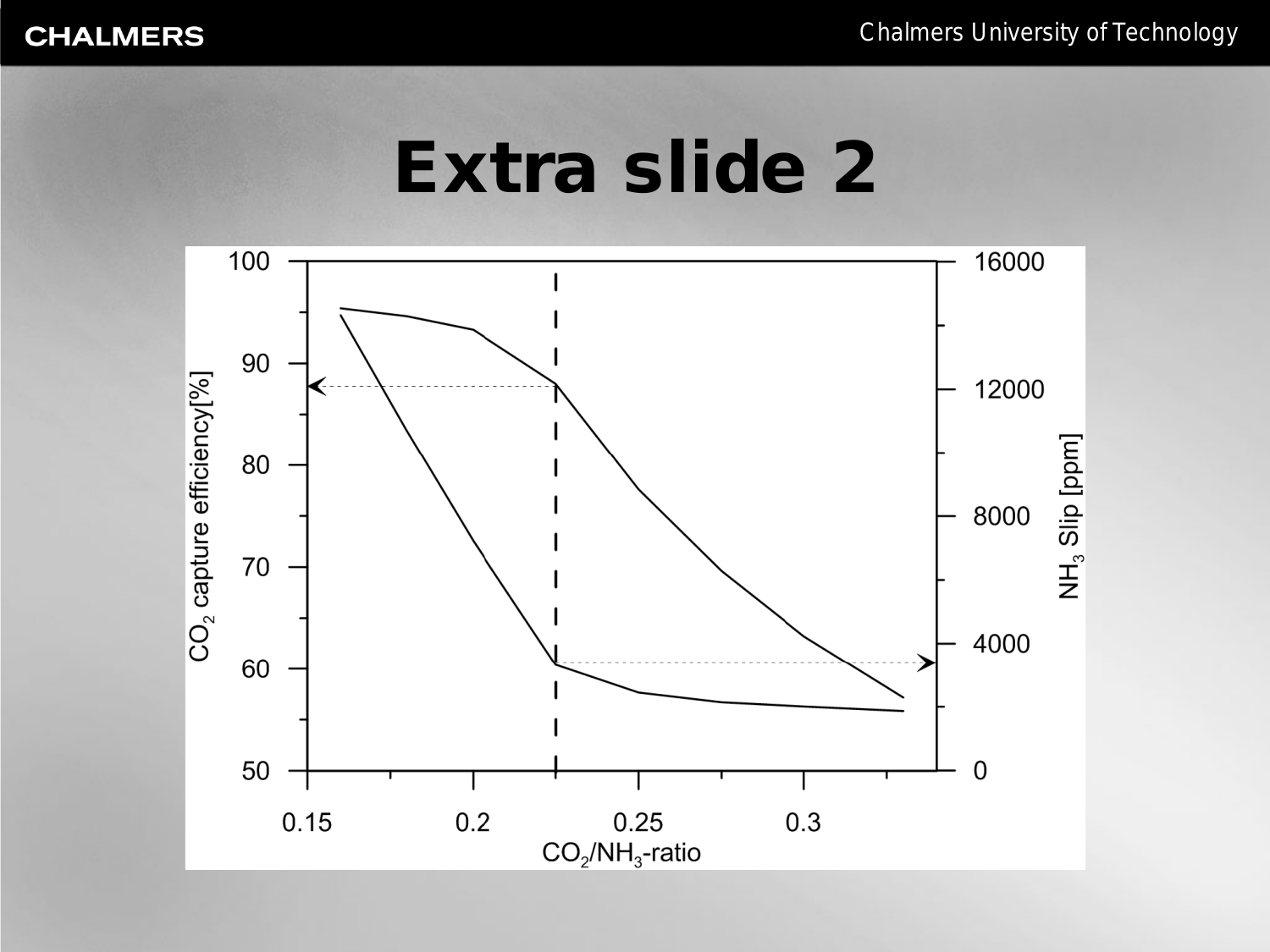